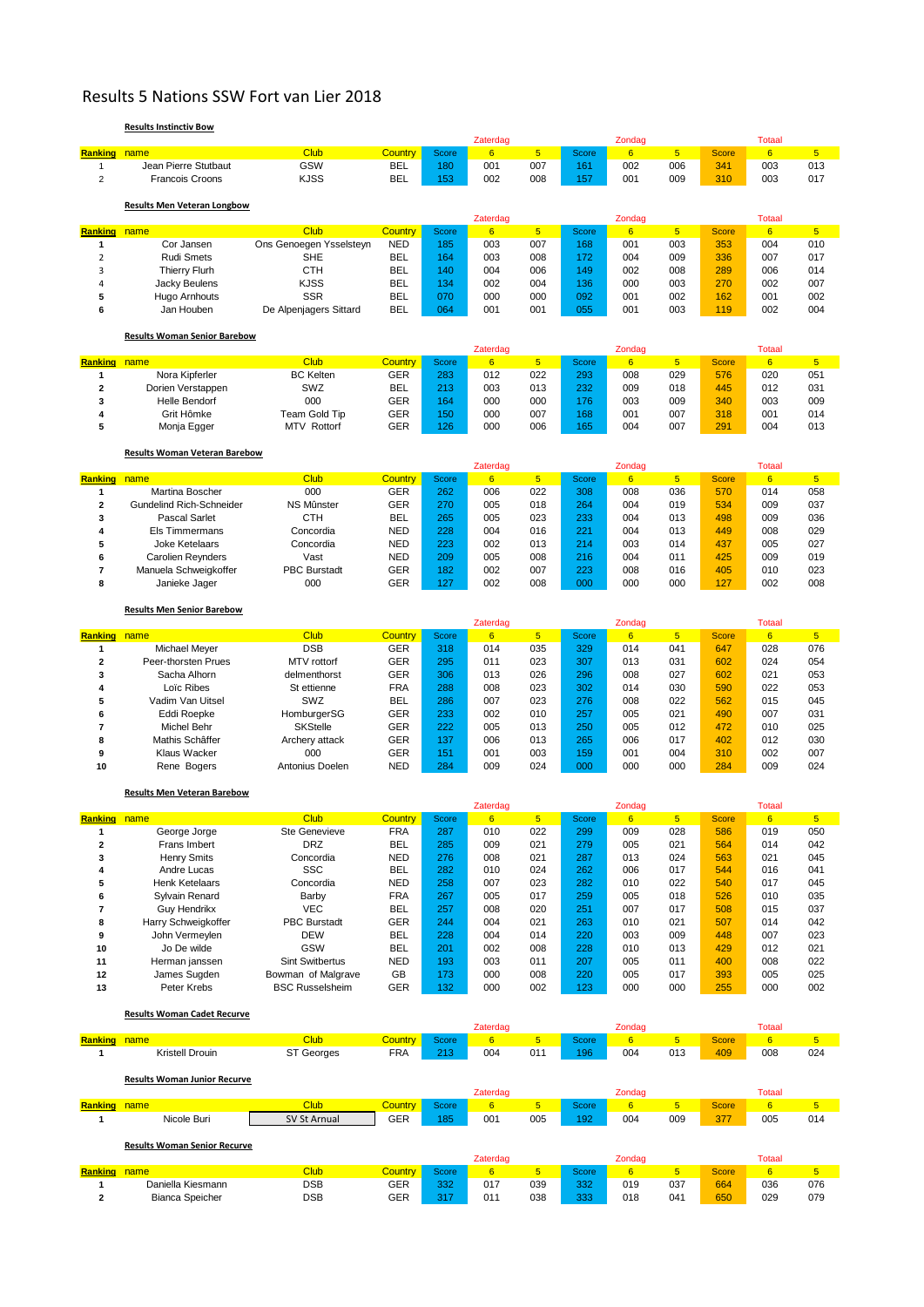|                |                                   |               |                |          | Zaterdag |                |              | Zondag |                |              | <b>Totaal</b> |                |
|----------------|-----------------------------------|---------------|----------------|----------|----------|----------------|--------------|--------|----------------|--------------|---------------|----------------|
| <b>Ranking</b> | name                              | <b>Club</b>   | <b>Country</b> | Score    | 6        | 5 <sup>5</sup> | <b>Score</b> | 6      | 5 <sup>5</sup> | <b>Score</b> | 6             | 5              |
|                | Marina Prelipcean                 | <b>SSC</b>    | <b>BEL</b>     | 316      | 014      | 029            | 301          | 009    | 028            | 617          | 023           | 057            |
| $\mathbf{2}$   | <b>Françoise Descamps</b>         | <b>CTH</b>    | <b>BEL</b>     | 225      | 003      | 010            | 204          | 003    | 009            | 429          | 006           | 019            |
|                | <b>Results Men Junior Recurve</b> |               |                |          |          |                |              |        |                |              |               |                |
|                |                                   |               |                |          | Zaterdag |                |              | Zondag |                |              | <b>Totaal</b> |                |
| <b>Ranking</b> | name                              | <b>Club</b>   | <b>Country</b> | Score    | 6        | 5 <sup>1</sup> | <b>Score</b> | 6      | 5 <sup>5</sup> | <b>Score</b> | 6             | 5              |
|                | <b>Willem Bakker</b>              | Waalre        | <b>NED</b>     | 331      | 014      | 039            | 318          | 017    | 035            | 649          | 031           | 074            |
| $\overline{2}$ | Andreas KECK                      | SV Wiesbaden  | <b>GER</b>     | 322      | 019      | 033            | 309          | 015    | 034            | 631          | 034           | 067            |
| 3              | David Clement                     | Laval         | <b>FRA</b>     | 246      | 009      | 017            | 215          | 005    | 016            | 461          | 014           | 033            |
|                | <b>Results Men Senior Recurve</b> |               |                |          |          |                |              |        |                |              |               |                |
|                |                                   |               |                |          | Zaterdag |                |              | Zondag |                |              | <b>Totaal</b> |                |
| <b>Ranking</b> | name                              | <b>Club</b>   | <b>Country</b> | Score    | 6        | 5 <sup>5</sup> | Score        | 6      | 5 <sup>5</sup> | <b>Score</b> | 6             | $\overline{5}$ |
|                | Sebastian Rohrberg                | <b>DSB</b>    | GER            | 345      | 017      | 048            | 355          | 025    | 047            | 700          | 042           | 095            |
| $\sim$         | The staffs of the second state    | $DOM (X = 1)$ | $\sim$ $\sim$  | $\theta$ | 000      | 0.40           | 004          | 040    | 000            | 000          | 000           | 070            |

|    | Henrik Elsasser        | <b>BSC Karlsruhe</b> | GER        | 335 | 020 | 040 | 331 | 013 | 039 | 666 | 033 | 079 |
|----|------------------------|----------------------|------------|-----|-----|-----|-----|-----|-----|-----|-----|-----|
|    | Karsten Sprenger       | RSV Detmold Klût     | GER        | 335 | 016 | 038 | 326 | 009 | 037 | 661 | 025 | 075 |
|    | Pascal Forster         | SV Eberstadt         | GER        | 319 | 010 | 033 | 333 | 010 | 045 | 652 | 020 | 078 |
|    | <b>Manuel Peremans</b> | <b>SSC</b>           | <b>BEL</b> | 323 | 014 | 055 | 310 | 009 | 030 | 633 | 023 | 085 |
| 6  | Rene Kools             | <b>KSM</b>           | <b>BEL</b> | 308 | 010 | 030 | 310 | 010 | 033 | 618 | 020 | 063 |
|    | Antoine Durand         | <b>ST Georges</b>    | FRA        | 310 | 009 | 028 | 307 | 013 | 029 | 617 | 022 | 057 |
| 8  | Mathieu Lelevier       | Laval                | FRA        | 286 | 010 | 021 | 299 | 007 | 024 | 585 | 017 | 045 |
| 9  | Cvril Vanhamme         | Laval                | FRA        | 292 | 009 | 025 | 284 | 008 | 025 | 576 | 017 | 050 |
| 10 | Marius Cullmann        | Adierauge Humes      | GER        | 286 | 006 | 025 | 290 | 010 | 022 | 576 | 016 | 047 |

## **Results Men Veteran Recurve**

|                |                        |                   |                |       | Zaterdag |                |       | Zondag      |     |              | Totaal |                 |
|----------------|------------------------|-------------------|----------------|-------|----------|----------------|-------|-------------|-----|--------------|--------|-----------------|
| <b>Ranking</b> | name                   | <b>Club</b>       | <b>Country</b> | Score | 6        | 5 <sup>1</sup> | Score | $6^{\circ}$ | 5   | <b>Score</b> | 6      | $5\phantom{.0}$ |
|                | <b>Martial Jeanney</b> | Montfermeil       | <b>FRA</b>     | 323   | 020      | 036            | 321   | 016         | 035 | 644          | 036    | 071             |
| 2              | JeanPierre Kacic       | <b>DVS</b>        | <b>BEL</b>     | 307   | 012      | 026            | 299   | 007         | 024 | 606          | 019    | 050             |
| 3              | Thorsten Weber         | Team archery zone | <b>GER</b>     | 305   | 009      | 028            | 300   | 009         | 026 | 605          | 018    | 054             |
| 4              | Stephan Seidi          | <b>ASSCH</b>      | <b>GER</b>     | 308   | 016      | 031            | 296   | 010         | 030 | 604          | 026    | 061             |
| 5              | <b>Filip Deprez</b>    | <b>BRI</b>        | <b>BEL</b>     | 315   | 015      | 028            | 286   | 008         | 019 | 601          | 023    | 047             |
| 6              | Jan Luyckx             | <b>SSR</b>        | <b>BEL</b>     | 281   | 004      | 018            | 308   | 011         | 032 | 589          | 015    | 050             |
|                | Jean Claude Drouin     | ST Georges        | <b>FRA</b>     | 288   | 008      | 020            | 294   | 012         | 026 | 582          | 020    | 046             |
| 8              | Antoine Massieve       | Barby             | <b>FRA</b>     | 285   | 009      | 022            | 297   | 007         | 027 | 582          | 016    | 049             |
| 9              | Willy Dillen           | <b>SSR</b>        | <b>BEL</b>     | 268   | 009      | 020            | 273   | 005         | 022 | 541          | 014    | 042             |
| 10             | Willem Beuken          | Hilversum         | <b>NED</b>     | 257   | 007      | 014            | 283   | 010         | 024 | 540          | 017    | 038             |
| 11             | <b>Thierry Nicolay</b> | <b>SSC</b>        | <b>BEL</b>     | 256   | 007      | 022            | 273   | 008         | 020 | 529          | 015    | 042             |
| 12             | Frank-Olivier Deutsh   | <b>ASSCH</b>      | <b>GER</b>     | 260   | 003      | 019            | 265   | 010         | 016 | 525          | 013    | 035             |
| 13             | Jeffrery Maagdenberg   | Geronimo          | <b>NED</b>     | 278   | 009      | 020            | 244   | 004         | 014 | 522          | 013    | 034             |
| 14             | Leo Verbaeten          | DNM               | <b>BEL</b>     | 235   | 004      | 008            | 265   | 007         | 021 | 500          | 011    | 029             |

**Results Woman Cadet Compound**

|         |                   |             |                |                    | Zaterdac |     |              | Zondao |     |              | <b>Totaa</b> |     |
|---------|-------------------|-------------|----------------|--------------------|----------|-----|--------------|--------|-----|--------------|--------------|-----|
| Ranking | name <sup>1</sup> | <b>Club</b> | <b>Country</b> | Score <sup>1</sup> |          |     | <b>Score</b> |        |     | <b>Score</b> |              |     |
|         | Jana Deptula      | <b>BFH</b>  | GER            | 337                | 010      | 042 | 305          | 010    | 023 | 642          | 020          | 065 |
|         |                   |             |                |                    |          |     |              |        |     |              |              |     |

|         | <b>Results Woman Junior Compound</b> |                   |                 |       |          |     |       |        |          |       |        |              |
|---------|--------------------------------------|-------------------|-----------------|-------|----------|-----|-------|--------|----------|-------|--------|--------------|
|         |                                      |                   |                 |       | .aterdao |     |       | ondad: |          |       | Totaal |              |
| Ranking | ame                                  | Club              | <u> Country</u> | Score |          |     | Score |        |          | Score |        |              |
|         | <b>Teresa Wellner</b>                | <b>DSB</b><br>___ | GER<br>__       | 380   | 033      | 053 | 388   | 033    | 062<br>. | 768   | 066    | 11F<br>. ا ب |

## **Results Woman senior Compound**

|                |                      |                         |            |       | Zaterdag |                |       | Zondag |                |              | <b>Totaal</b> |                |
|----------------|----------------------|-------------------------|------------|-------|----------|----------------|-------|--------|----------------|--------------|---------------|----------------|
| <b>Ranking</b> | name                 | <b>Club</b>             | Country    | Score | 6        | 5 <sup>5</sup> | Score | 6      | 5 <sup>5</sup> | <b>Score</b> | 6             | 5 <sup>5</sup> |
|                | Carolin Landesfeind  | SV Bôdiger              | <b>GER</b> | 402   | 045      | 069            | 401   | 047    | 066            | 803          | 092           | 105            |
| 2              | Hope Greenwood       | Edinburgh u             | <b>GB</b>  | 387   | 035      | 066            | 399   | 045    | 066            | 786          | 080           | 135            |
| 3              | Sabine Sauter        | <b>Victory Archery</b>  | <b>GER</b> | 385   | 038      | 063            | 388   | 037    | 064            | 773          | 075           | 127            |
| 4              | Katarina Landrock    | <b>DSB</b>              | <b>GER</b> | 373   | 027      | 060            | 394   | 045    | 061            | 767          | 072           | 117            |
| 5              | Christina Rûter      | Tean Gold Tip           | <b>GER</b> | 381   | 032      | 065            | 379   | 038    | 060            | 760          | 070           | 121            |
| 6              | <b>Ulrike Wiese</b>  | Sherwood h              | <b>GER</b> | 369   | 028      | 054            | 385   | 036    | 061            | 754          | 064           | 125            |
|                | Lena Bûker           | Team Gold Tip           | <b>GER</b> | 371   | 028      | 056            | 380   | 031    | 062            | 751          | 059           | 115            |
| 8              | Patricia Sauter      | <b>Victory Archery</b>  | <b>GER</b> | 369   | 026      | 055            | 378   | 032    | 058            | 747          | 058           | 118            |
| 9              | Madeline Pûtter      | Sherwood h              | <b>GER</b> | 371   | 024      | 050            | 375   | 030    | 058            | 746          | 054           | 117            |
| 10             | Thipaine Renaudin    | Meursault               | <b>FRA</b> | 366   | 031      | 057            | 378   | 031    | 060            | 744          | 062           | 108            |
| 11             | Karine Dekeijzer     | <b>KME</b>              | <b>BEL</b> | 377   | 030      | 059            | 367   | 023    | 056            | 744          | 053           | 117            |
| 12             | Barbara Weber        | Team archery zone       | <b>GER</b> | 369   | 030      | 051            | 372   | 028    | 057            | 741          | 058           | 115            |
| 13             | Andrea Flôck-Schmitt | <b>BSC Kreuz</b>        | <b>GER</b> | 377   | 031      | 058            | 364   | 028    | 062            | 741          | 059           | 108            |
| 14             | Kirsten Weyand       | SuSCMullenborn          | <b>GER</b> | 364   | 025      | 053            | 365   | 028    | 055            | 729          | 053           | 108            |
| 15             | Claudia Fink         | <b>BSC RUS</b>          | <b>GER</b> | 365   | 025      | 053            | 351   | 023    | 045            | 716          | 048           | 098            |
| 16             | Claudia Bizer        | SV idar-oberstein       | <b>GER</b> | 354   | 027      | 045            | 352   | 018    | 049            | 706          | 045           | 094            |
| 17             | <b>Tiphaine Huon</b> | Anthony                 | <b>FRA</b> | 362   | 022      | 054            | 341   | 018    | 043            | 703          | 040           | 097            |
| 18             | Victoria Duncan      | Meriden AC              | <b>GB</b>  | 334   | 017      | 036            | 362   | 030    | 050            | 696          | 047           | 084            |
| 19             | Tanja Deptula        | <b>BFH</b>              | <b>GER</b> | 333   | 017      | 036            | 355   | 025    | 048            | 688          | 042           | 086            |
| 20             | Verity Gray          | Meriden AC              | <b>GB</b>  | 332   | 012      | 036            | 345   | 020    | 044            | 677          | 032           | 080            |
| 21             | Liesbeth Koonings    | Ons Genoegen Ysselsteyn | <b>NED</b> | 324   | 014      | 034            | 332   | 020    | 043            | 656          | 034           | 077            |
| 22             | Carine Thill         | Fine Fléche Walferdange | <b>LUX</b> | 312   | 012      | 032            | 311   | 012    | 027            | 623          | 024           | 059            |
| 23             | Isabel Hentsche      | 1 BSC Karisruhe         | <b>GER</b> | 319   | 012      | 035            | 234   | 004    | 018            | 553          | 016           | 053            |

**Results Woman Veteran Compound**

|                | - Results woman veteran compound |                   |            |              |          |     |        |        |     |              |        |     |
|----------------|----------------------------------|-------------------|------------|--------------|----------|-----|--------|--------|-----|--------------|--------|-----|
|                |                                  |                   |            |              | Zaterdag |     |        | Zondao |     |              | Totaal |     |
| <b>Ranking</b> | name.                            | Club              | Country    | <b>Score</b> |          |     | Score. |        |     | <b>Score</b> |        |     |
|                | Jacqeline Stevls                 | <b>SHE</b>        | BEL        | 358          | 026      | 053 | 365    | 027    | 050 | 723          | 053    | 103 |
|                | Véronique Drouin                 | <b>ST Georges</b> | <b>FRA</b> | 359          | 022      | 053 | 362    | 022    | 053 | 721          | 044    | 106 |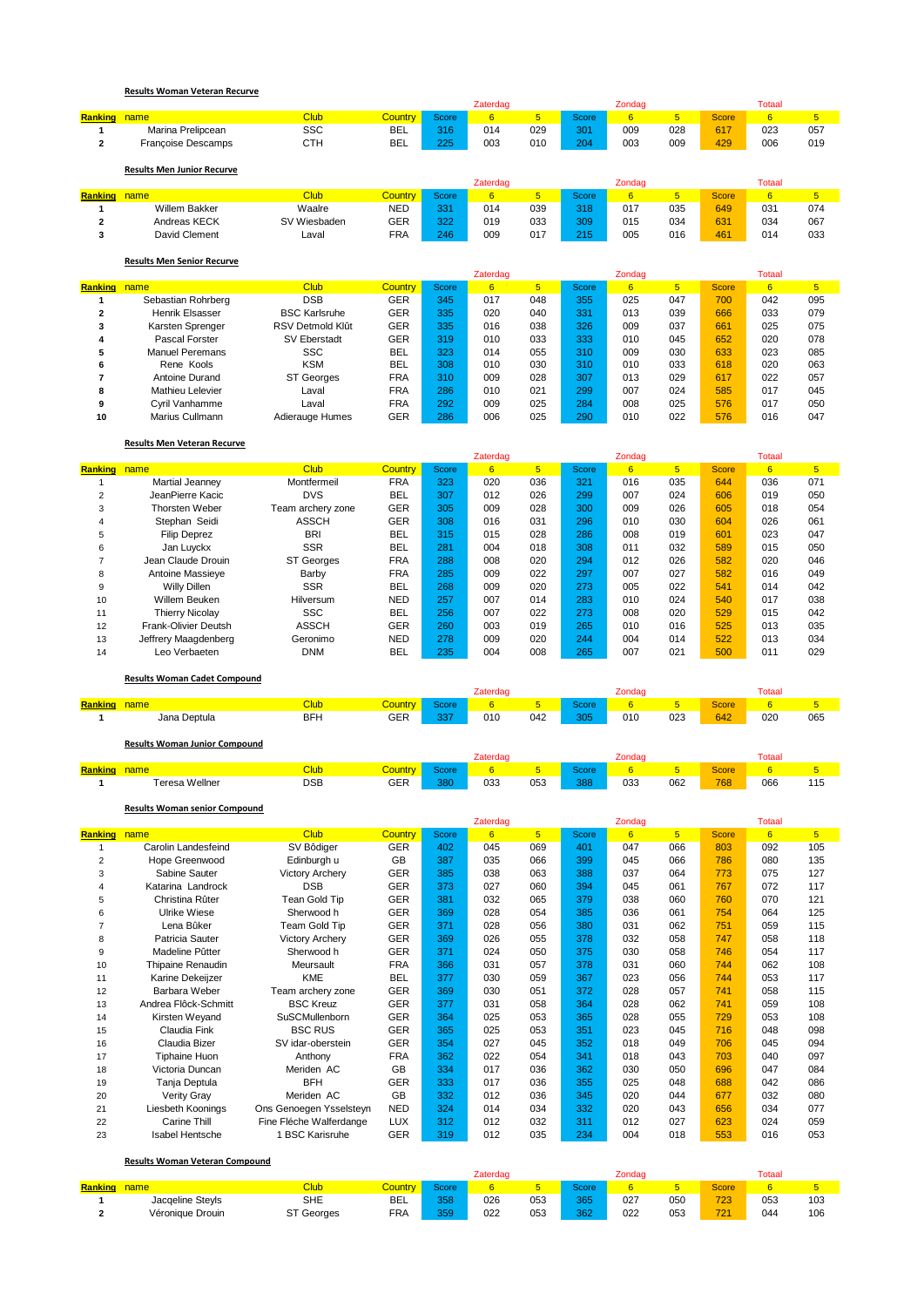| 3<br>4<br>5             | <b>Christine Herve</b><br>Monica Jentges<br>Gery Reeves-Nurse | Eybens<br>000<br>Bowman of Malgrave  | <b>FRA</b><br><b>GER</b><br>GB | 343<br>329<br>291 | 021<br>013<br>007           | 047<br>044<br>026 | 351<br>331<br>323 | 026<br>013<br>017         | 042<br>042<br>036 | 694<br>660<br>614 | 047<br>026<br>024               | 089<br>086<br>062 |
|-------------------------|---------------------------------------------------------------|--------------------------------------|--------------------------------|-------------------|-----------------------------|-------------------|-------------------|---------------------------|-------------------|-------------------|---------------------------------|-------------------|
|                         | <b>Results Men Cadet Compound</b>                             |                                      |                                |                   | Zaterdag                    |                   |                   | Zondag                    |                   |                   | <b>Totaal</b>                   |                   |
| <b>Ranking</b>          | name                                                          | <b>Club</b>                          | <b>Country</b>                 | <b>Score</b>      | $6\overline{6}$             | 5 <sub>5</sub>    | <b>Score</b>      | 6                         | 5 <sub>5</sub>    | <b>Score</b>      | 6                               | 5 <sup>5</sup>    |
| 1<br>$\mathbf{2}$       | Leon Schûtz<br>Mathias Vermeulen                              | <b>BSCErfstadt</b><br><b>KJSS</b>    | <b>GER</b><br><b>BEL</b>       | 386<br>328        | 042<br>018                  | 059<br>043        | 404<br>309        | 048<br>013                | 068<br>034        | 790<br>637        | 090<br>031                      | 127<br>077        |
|                         | <b>Results Men Junior Compound</b>                            |                                      |                                |                   |                             |                   |                   |                           |                   |                   |                                 |                   |
| <b>Ranking</b>          | name                                                          | <b>Club</b>                          | Country                        | <b>Score</b>      | Zaterdag<br>$6\overline{6}$ | $5\phantom{.0}$   | Score             | Zondag<br>$6\overline{6}$ | $\overline{5}$    | <b>Score</b>      | <b>Totaal</b><br>$6\phantom{1}$ | $5\phantom{.0}$   |
| 1                       | Duncan Serrujau                                               | Conches                              | <b>FRA</b>                     | 395               | 046                         | 061               | 385               | 037                       | 061               | 780               | 083                             | 122               |
| $\overline{\mathbf{c}}$ | Yoram Neyt                                                    | KME                                  | <b>BEL</b>                     | 358               | 023                         | 049               | 377               | 033                       | 056               | 735               | 056                             | 105               |
| 3                       | François Nullans                                              | Hettange GDE                         | <b>FRA</b>                     | 358               | 022                         | 052               | 362               | 024                       | 054               | 720               | 046                             | 106               |
| 4                       | Marco Van Den hurk                                            | <b>DVW</b>                           | <b>NED</b>                     | 337               | 015                         | 041               | 350               | 019                       | 044               | 687               | 034                             | 085               |
| 5                       | Anthony Breda                                                 | Hettange GDE                         | <b>FRA</b>                     | 316               | 013                         | 028               | 296               | 013                       | 033               | 612               | 026                             | 061               |
|                         | <b>Results Men Senior Compound</b>                            |                                      |                                |                   |                             |                   |                   |                           |                   |                   |                                 |                   |
|                         |                                                               |                                      |                                |                   | Zaterdag                    |                   |                   | Zondag                    |                   |                   | <b>Totaal</b>                   |                   |
| <b>Ranking</b>          | name                                                          | <b>Club</b>                          | <b>Country</b>                 | <b>Score</b>      | $6\overline{6}$             | $5\overline{)}$   | <b>Score</b>      | 6                         | 5 <sub>5</sub>    | <b>Score</b>      | 6                               | 5 <sup>1</sup>    |
| 1                       | yannick Schûtz                                                | <b>BSC Erftstadt</b>                 | <b>GER</b>                     | 407               | 051                         | 068               | 407               | 049                       | 070               | 814               | 100                             | 138               |
| $\overline{\mathbf{2}}$ | Henrik Horning                                                | <b>GT Strassen</b>                   | <b>LUX</b>                     | 407               | 047                         | 072               | 402               | 050                       | 068               | 809               | 097                             | 140               |
| 3                       | Christian Spura                                               | Tean Gold Tip                        | GER<br><b>BEL</b>              | 402               | 046                         | 068               | 406               | 050                       | 067               | 808               | 096                             | 135               |
| 4<br>5                  | <b>Reginald Kools</b><br>Freek Blinkhof                       | <b>DNM</b><br>Waert                  | <b>NED</b>                     | 400<br>391        | 045<br>039                  | 067<br>064        | 407<br>411        | 048<br>054                | 071<br>069        | 807<br>802        | 093<br>093                      | 138<br>133        |
| 6                       | David Etienne                                                 | Huy                                  | <b>BEL</b>                     | 400               | 044                         | 068               | 397               | 043                       | 066               | 797               | 087                             | 134               |
| $\overline{7}$          | Cedric Van elven                                              | <b>HUY</b>                           | <b>BEL</b>                     | 392               | 036                         | 068               | 401               | 047                       | 068               | 793               | 083                             | 136               |
| 8                       | Jonathan Kools                                                | <b>DNM</b>                           | <b>BEL</b>                     | 400               | 052                         | 065               | 387               | 035                       | 064               | 787               | 087                             | 129               |
| 9                       | Tom Duncan                                                    | Meriden AC                           | GB                             | 392               | 041                         | 063               | 395               | 043                       | 065               | 787               | 084                             | 128               |
| 10                      | Stefan Rehr                                                   | Sherwood h                           | <b>GER</b>                     | 393               | 042                         | 061               | 394               | 040                       | 066               | 787               | 082                             | 127               |
| 11                      | Jonathan Lejal                                                | Conches                              | <b>FRA</b>                     | 392               | 043                         | 063               | 389               | 039                       | 062               | 781               | 082                             | 125               |
| 12<br>13                | Julien Lallemant<br>Sebastien Denayer                         | Vertus<br><b>GSB</b>                 | <b>FRA</b><br><b>BEL</b>       | 391<br>394        | 041<br>041                  | 068<br>065        | 388<br>382        | 038<br>032                | 062<br>062        | 779<br>776        | 079<br>073                      | 130<br>127        |
| 14                      | Jordy Berx                                                    | COP                                  | <b>BEL</b>                     | 387               | 036                         | 063               | 386               | 041                       | 057               | 773               | 077                             | 120               |
| 15                      | Stephane Kraus                                                | 000                                  | <b>GER</b>                     | 394               | 042                         | 064               | 379               | 031                       | 060               | 773               | 073                             | 124               |
| 16                      | Julien Depoitier                                              | <b>CENT</b>                          | <b>BEL</b>                     | 380               | 040                         | 053               | 389               | 040                       | 065               | 769               | 080                             | 118               |
| 17                      | Nicolas Gasse                                                 | Chartres                             | <b>FRA</b>                     | 380               | 036                         | 056               | 387               | 038                       | 061               | 767               | 074                             | 117               |
| 18                      | <b>Tobias Heeg</b>                                            | Kreuznach                            | GER                            | 384               | 036                         | 060               | 377               | 031                       | 061               | 761               | 067                             | 121               |
| 19<br>20                | <b>Rainer Schmitt</b>                                         | <b>Bad Kreus</b><br>COUTances        | <b>GER</b><br><b>FRA</b>       | 377<br>374        | 029<br>031                  | 061<br>058        | 381<br>382        | 029<br>033                | 064<br>067        | 758<br>756        | 058<br>064                      | 125<br>125        |
| 21                      | <b>Arnaud Gesnouin</b><br>Christophe Leger                    | <b>Draves</b>                        | <b>FRA</b>                     | 372               | 019                         | 059               | 383               | 034                       | 060               | 755               | 053                             | 119               |
| 22                      | Carl Richard                                                  | Meriden AC                           | GB                             | 368               | 024                         | 058               | 385               | 037                       | 063               | 753               | 061                             | 121               |
| 23                      | Ingo Zuùmbroich                                               | <b>BSC Russelsheim</b>               | GER                            | 367               | 030                         | 059               | 385               | 061                       | 038               | 752               | 091                             | 097               |
| 24                      | Manuel Grôhl                                                  | <b>BSC Russelsheim</b>               | <b>GER</b>                     | 374               | 030                         | 058               | 375               | 030                       | 059               | 749               | 060                             | 117               |
| 25                      | Niklas Priebe                                                 | Sherwood h                           | <b>GER</b>                     | 370               | 032                         | 056               | 376               | 029                       | 061               | 746               | 061                             | 117               |
| 26                      | <b>Marvin Greif</b>                                           | 000                                  | <b>GER</b>                     | 380               | 035                         | 061               | 365               | 033                       | 053               | 745               | 068                             | 114               |
| 27<br>28                | <b>Niels Pinson</b><br>Dirk Schûtz                            | <b>ASB</b><br><b>BSCErfstadt</b>     | <b>BEL</b><br>GER              | 366<br>365        | 027<br>030                  | 053<br>053        | 373<br>370        | 028<br>027                | 057<br>056        | 739<br>735        | 055<br>057                      | 110<br>109        |
| 29                      | Benjamin Piron                                                | Chauny                               | <b>FRA</b>                     | 374               | 034                         | 057               | 359               | 024                       | 050               | 733               | 058                             | 107               |
| 30                      | <b>Kris Ceulemans</b>                                         | KME                                  | <b>BEL</b>                     | 363               | 024                         | 052               | 369               | 027                       | 055               | 732               | 051                             | 107               |
| 31                      | Koen Gobeyn                                                   | ASB                                  | BEL                            | 364               | 028                         | 053               | 367               | 027                       | 052               | 731               | 055                             | 105               |
| 32                      | <b>Raymont Brinck</b>                                         | Waert                                | <b>NED</b>                     | 372               | 030                         | 056               | 359               | 023                       | 051               | 731               | 053                             | 107               |
| 33                      | <b>Bart Heuvel</b>                                            | HS Hiversum                          | <b>NED</b>                     | 356               | 020                         | 053               | 373               | 034                       | 056               | 729               | 054                             | 109               |
| 34<br>35                | <b>Wouter Springael</b><br>Vincent Van de Velde               | <b>ASB</b><br><b>HUY</b>             | <b>BEL</b><br><b>BEL</b>       | 363<br>357        | 027<br>020                  | 052<br>047        | 366<br>372        | 025<br>031                | 053<br>056        | 729<br>729        | 052<br>051                      | 105<br>103        |
| 36                      | Jerome Ducros                                                 | Barry                                | <b>FRA</b>                     | 359               | 030                         | 047               | 367               | 028                       | 054               | 726               | 058                             | 101               |
| 37                      | Dirk Overfeld                                                 | SuSCMullenborn                       | <b>GER</b>                     | 353               | 018                         | 048               | 371               | 030                       | 055               | 724               | 048                             | 103               |
| 38                      | Thomas Beuscher                                               | BSC Bad kr                           | GER                            | 358               | 023                         | 051               | 364               | 027                       | 050               | 722               | 050                             | 101               |
| 39                      | Jordan Alliance                                               | <b>CTH</b>                           | <b>BEL</b>                     | 354               | 024                         | 050               | 367               | 030                       | 051               | 721               | 054                             | 101               |
| 40                      | Sacha Schall                                                  | <b>BSC Heidelberg</b>                | <b>GER</b>                     | 349               | 025                         | 047               | 371               | 034                       | 057               | 720               | 059                             | 104               |
| 41<br>42                | Gunnar Geiger<br>Stephan Boelen                               | <b>BSC Russelsheim</b><br>VZOD Zeist | <b>GER</b><br><b>NED</b>       | 348<br>354        | 024<br>025                  | 045<br>047        | 372<br>361        | 014<br>027                | 057<br>051        | 720<br>715        | 038<br>052                      | 102<br>098        |
| 43                      | <b>Bart Vingerhoets</b>                                       | SWZ                                  | <b>BEL</b>                     | 352               | 020                         | 050               | 359               | 025                       | 051               | 711               | 045                             | 101               |
| 44                      | Jeremy Bourgeon                                               | Chartres                             | <b>FRA</b>                     | 348               | 017                         | 044               | 355               | 025                       | 054               | 703               | 042                             | 098               |
| 45                      | Marc-Antoine Prodomme                                         | <b>CACHY</b>                         | <b>FRA</b>                     | 355               | 025                         | 049               | 347               | 019                       | 048               | 702               | 044                             | 097               |
| 46                      | <b>Etienne Dieval</b>                                         | Pleumeleuc                           | <b>FRA</b>                     | 342               | 015                         | 044               | 344               | 019                       | 043               | 686               | 034                             | 087               |
| 47                      | Karl-Heinz Schâffer                                           | 000                                  | <b>GER</b>                     | 352               | 025                         | 049               | 333               | 014                       | 043               | 685               | 039                             | 092               |
| 48<br>49                | Frederic Bonvalet<br>Marc Parent                              | Cluis<br><b>HUY</b>                  | <b>FRA</b><br><b>BEL</b>       | 346<br>342        | 017<br>017                  | 048<br>042        | 338<br>335        | 004<br>015                | 042<br>042        | 684<br>677        | 021<br>032                      | 090<br>084        |
| 50                      | <b>Patrick Sels</b>                                           | SSW                                  | <b>BEL</b>                     | 329               | 018                         | 041               | 344               | 022                       | 043               | 673               | 040                             | 084               |
| 51                      | Rob Van Lankeren                                              | <b>OBK Hapert</b>                    | <b>NED</b>                     | 335               | 019                         | 038               | 337               | 013                       | 040               | 672               | 032                             | 078               |
| 52                      | <b>Walter Reynders</b>                                        | ORH someren                          | <b>NED</b>                     | 332               | 017                         | 039               | 338               | 022                       | 041               | 670               | 039                             | 080               |
| 53                      | Sebastein Frutel                                              | Hagondance                           | <b>FRA</b>                     | 337               | 020                         | 041               | 332               | 015                       | 037               | 669               | 035                             | 078               |
| 54                      | Fillip Vermeulen                                              | <b>KJSS</b>                          | <b>BEL</b>                     | 338               | 014                         | 042               | 329               | 010                       | 040               | 667               | 024                             | 082               |
| 55<br>56                | Geert Buirs<br>Pieter De Sutter                               | Agon Sagitta<br>ASB                  | <b>NED</b><br><b>BEL</b>       | 312<br>333        | 010<br>020                  | 029<br>036        | 343<br>317        | 020<br>015                | 044<br>032        | 655<br>650        | 030<br>035                      | 073<br>068        |
| 57                      | Damien Nota                                                   | Sedan                                | <b>FRA</b>                     | 317               | 018                         | 028               | 323               | 018                       | 039               | 640               | 036                             | 067               |
| 58                      | <b>Patrick Willems</b>                                        | <b>OBK Hapert</b>                    | NED                            | 310               | 014                         | 029               | 313               | 015                       | 036               | 623               | 029                             | 065               |
| 59                      | Jan Lukas Giese                                               | <b>BSC Velimar</b>                   | <b>GER</b>                     | 295               | 008                         | 029               | 300               | 011                       | 028               | 595               | 019                             | 057               |
| 60                      | <b>Terry Braitwait</b>                                        | Bowman of Malgrave                   | GB                             | 254               | 003                         | 015               | 265               | 005                       | 019               | 519               | 008                             | 034               |
| 61                      | Karsten Kerkho                                                | 000                                  | <b>GER</b>                     | 251               | 004                         | 019               | 258               | 011                       | 021               | 509               | 015                             | 040               |
| 62                      | David Bottiau                                                 | Chauny<br>LAW                        | <b>BEL</b>                     | 372               | 028                         | 059               | 000               | 000                       | 000               | 372               | 028                             | 059               |
| 63                      | Olivier Devigne                                               |                                      | <b>BEL</b>                     | 367               | 028                         | 052               | 000               | 000                       | 000               | 367               | 028                             | 052               |

**Results Men Veteran Compound**